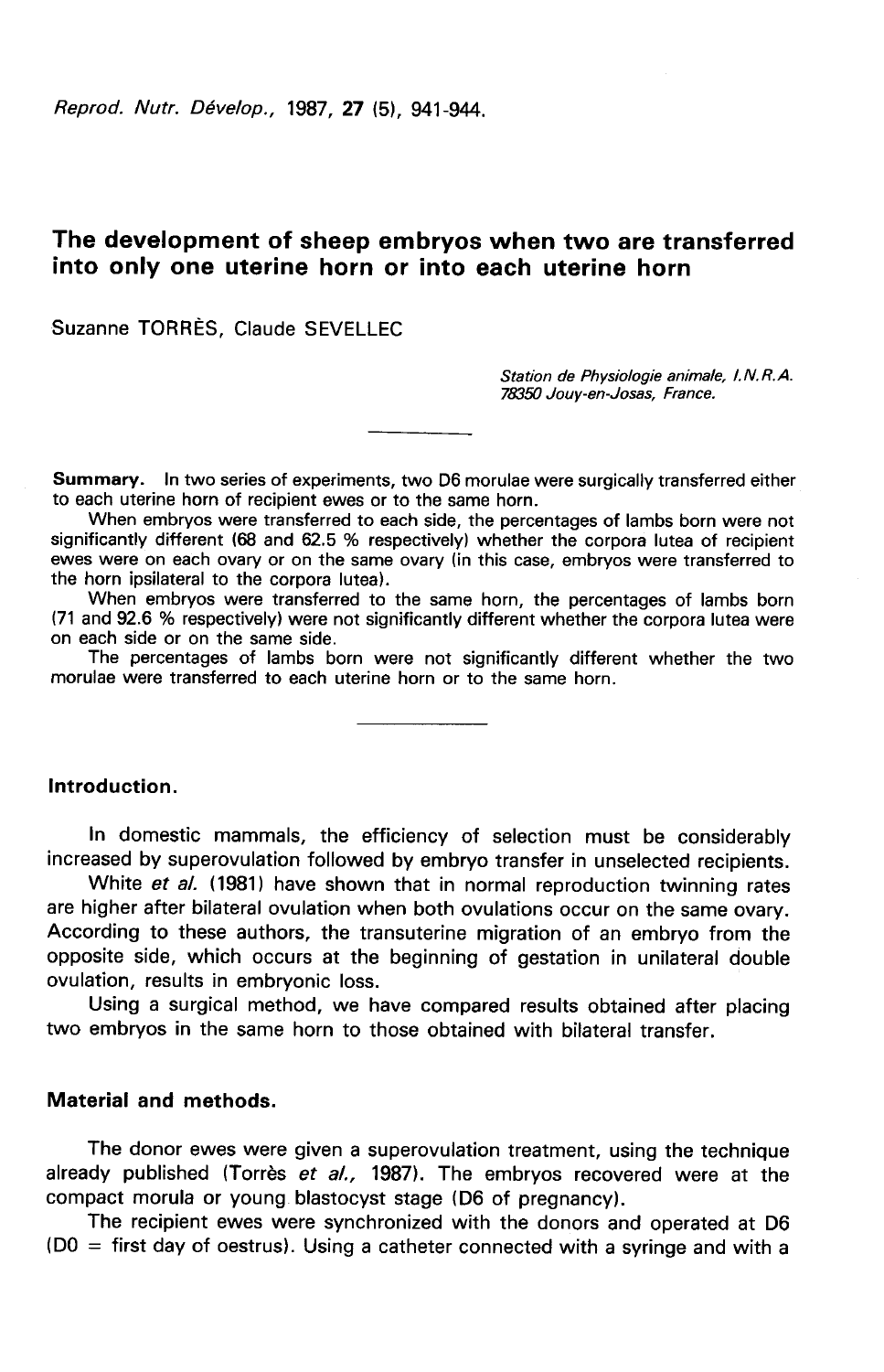needle at one end, we injected the embryo(s) using one per horn, even if there was only one ovulation.

We always transferred the embryo(s) to the side ipsilateral to the corpus luteum, which could leave one uterine horn empty, depending on the distribution of the ovulations.

In the first series of experiments, 94 recipients received one morula in each uterine horn. In the second series of experiments, two embryos were transferred into the same horn on the side ipsilateral to the corpus luteum. Twenty-five recipient ewes were used.

Nulliparous « Prealpes » ewes were used as donors and recipients. Ewes which were expected to be pregnant at Day 18 by progesterone dosage were allowed to lamb.

## Results.

The transfer of one embryo into each uterine horn (table 1) gave the same proportion of pregnant ewes, whether the corpora lutea were on the same ovary or distributed on the two ovaries. The proportions of lambs born compared to the number of morulae transferred were 69 and 62.5 %, respectively ; the difference was not significant.

|                                | No. of<br>recipients | No. of corpora<br>lutea | No. of<br>pregnancies | No. of empty<br>ewes | No. of lambs<br>born    |
|--------------------------------|----------------------|-------------------------|-----------------------|----------------------|-------------------------|
| 1 CL on<br>each side           | 50                   | 112                     | 41 (82 %)             | 9(18%)               | 68/100 (1)<br>(68, % )  |
| 1 or $2$<br>CL on<br>same side | 44                   | 80                      | 34 (77 %)             | 10(23%)              | $55/88$ (1)<br>(62.5 %) |

TABLE 1 Transfer of one embryo into to each uterine horn

(1) number of embryos transferred.

When two embryos were transferred into the same horn (table 2), in the presence of bilateral or unilateral corpora lutea, the proportions of pregnant ewes were 82 and 93 %, respectively. The differences were not significant and neither was the percentage of lambs born in relation to the number of embryos transferred (71.4 and 92.6 %).

When the percentages of gestation and of embryonic survival were compared as to type of transfer (tables 1, 2) the differences were not significant. Only one recipient that was diagnosed as positive at D18 had not lambed. No lambs were born dead.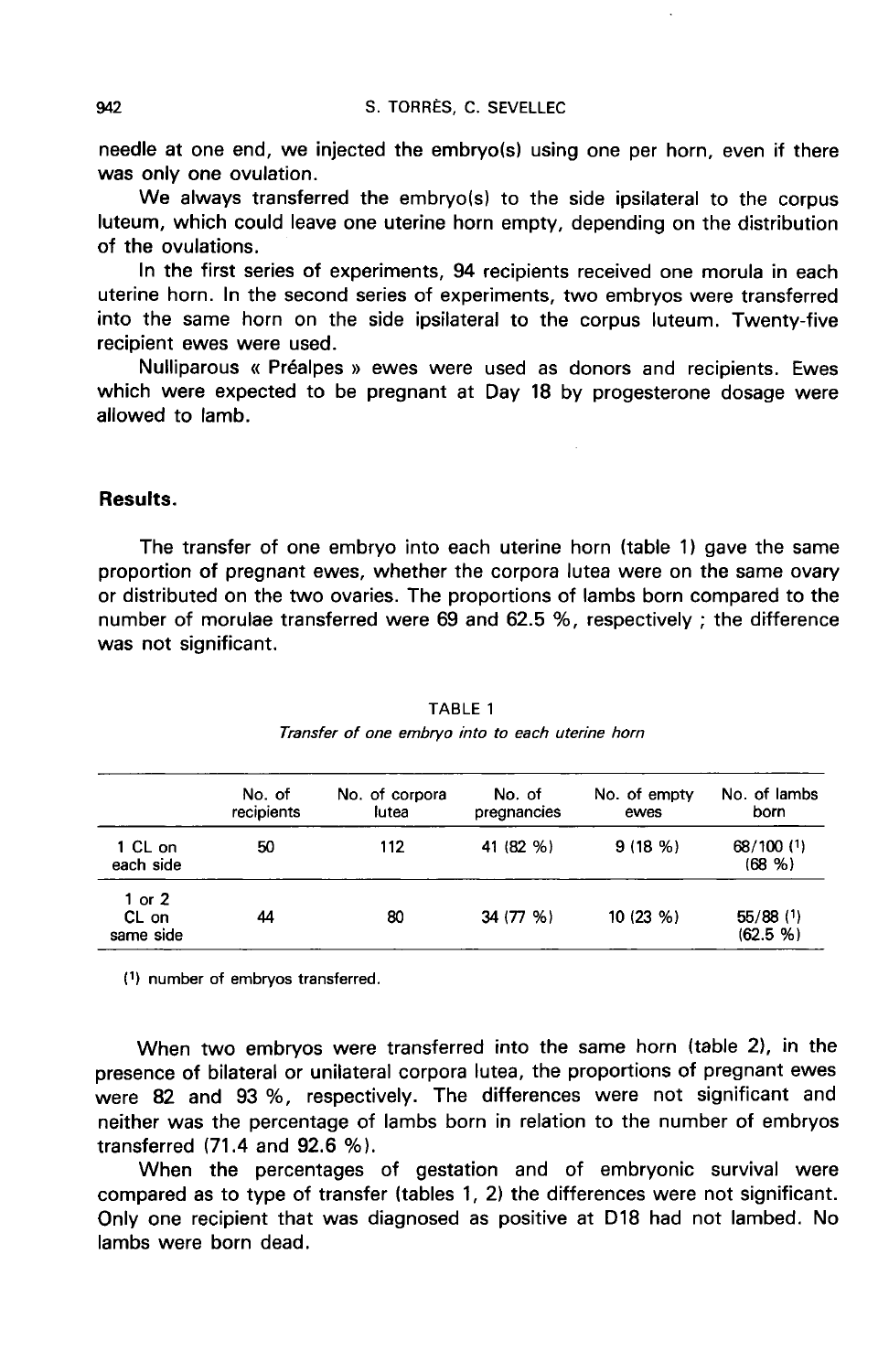|                                | No. of<br>recipients | No. of corpora<br>lutea | No. of<br>pregnancies | No. of empty<br>ewes | No. of lambs<br>born        |
|--------------------------------|----------------------|-------------------------|-----------------------|----------------------|-----------------------------|
| 1 CL on<br>each side           | 11                   | 29                      | 9(82%)                | 2(18%)               | $15/21$ (1) (2)<br>(71.4 %) |
| 1 or $2$<br>CL on<br>same side | 14                   | 27                      | 13 (93 %)             | 1(7%)                | $25/27$ (1) (2)<br>(92.6 %) |

Transfer of two embryos into the same uterine horn

(1) number of embryos transferred.

(2) one recipient received only one embryo.

#### Discussion.

In cows, the transfer of two embryos, one on each side, in the presence of only one corpus luteum, causes embryonic loss on the side contralateral to the corpus luteum : survival at D115 of gestation is only 30.8 vs 69.2 % in the ipsilateral horn (Sreenan et al., 1975). When Tervit et al. (1977) transferred the embryo to the side either ipsilateral or contralateral to the corpus luteum, they obtained 54 and 39 % of gestation, respectively, on D41. Although survival was less good in the contralateral horn, the difference was not significant. However, these results resemble those of Sreenan, and the fact that the percentages found by Tervit were not significant could be due to earlier diagnosis of pregnancy at a stage (between D41 and D115) when there is a tendency for embryonic loss.

In cows, there seems to be a local relationship between the corpus luteum, the embryo and its position in the uterus.

In agreement with Kelly and Johnstone (1983), our results show that the presence of two embryos in the same uterine horn does not impair future development, and the migration of an embryo into the empty horn  $-$  which occurs during accelerated growth when the embryo becomes a long, filiform vesicle (D13-14)  $-$  does not affect survival. This observation does not agree with the hypothesis of White et al. (1981) who suppose that this migration is the main reason for the failure of twin pregnancies when double ovulations occur on the same ovary.

Transfer using laparoscopy may thus be simplified since two morulae can be injected into the same uterine horn.

> Recu en avril 1987. Accept6 en juin 1987.

Acknowledgements.  $-$  We wish to thank Mrs Daifuku for the English translation.